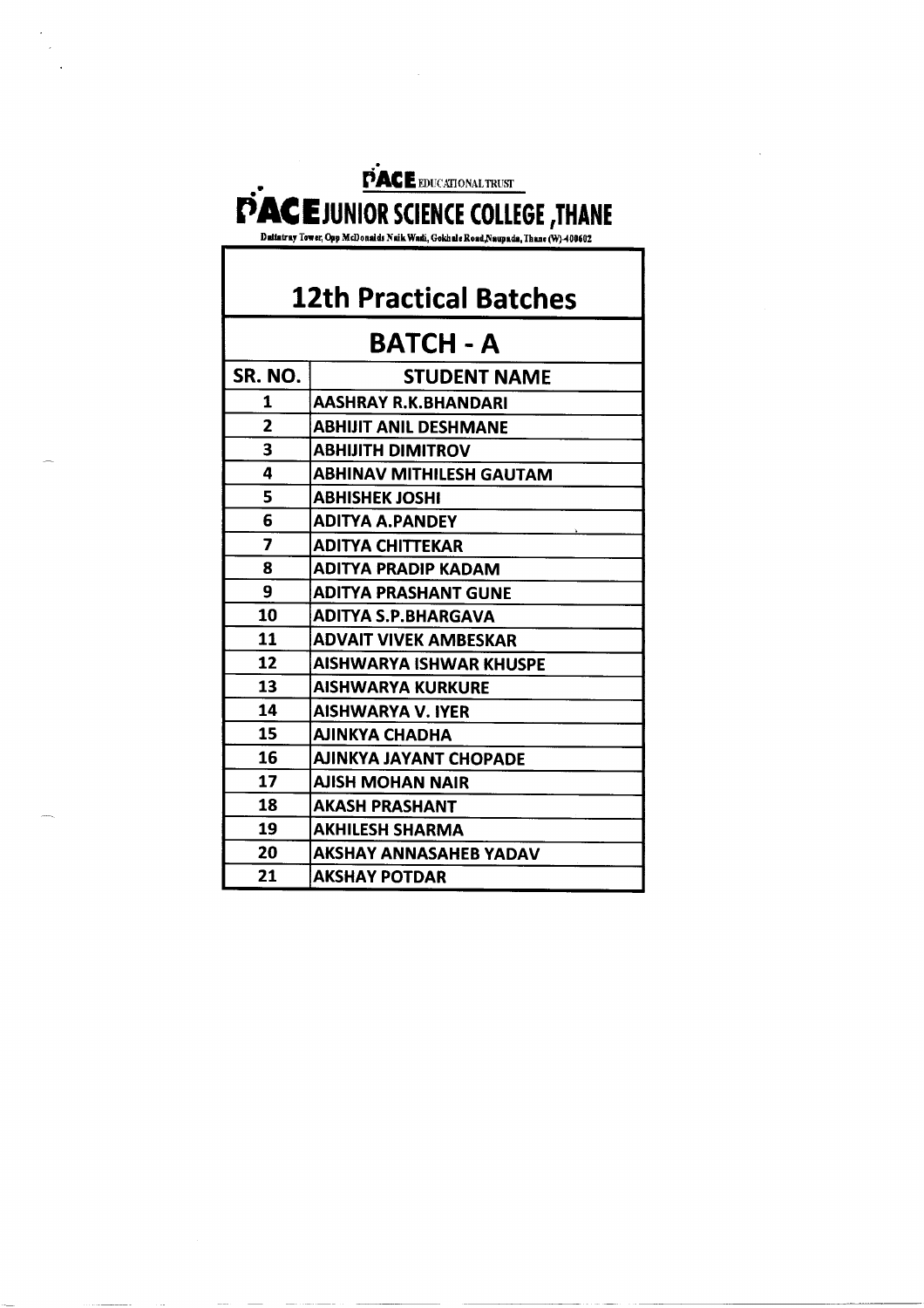## PAC E EDUCATIONAL TRUST PACE JUNIOR SCIENCE COLLEGE , THANE

Dattatray Tower, Opp McDonalds Naik Wadi, Gokhale Road,Naupada, Thane (W)-400602

# **12th Practical Batches**

### **BATCH - B**

| SR. NO. | <b>STUDENT NAME</b>            |
|---------|--------------------------------|
| 22      | <b>AKSHAY RAMDAS BORHADE</b>   |
| 23      | AKSHAY VIJAY NAYAK             |
| 24      | <b>AMALA DESHPANDE SANDEEP</b> |
| 25      | AMEY M. DHAMANASKAR            |
| 26      | <b>AMEYA PEDNEKAR</b>          |
| 27      | <b>AMIT ATUL PATANKAR</b>      |
| 28      | <b>AMIT SANJAY ADATE</b>       |
| 29      | ANUJA BAWASKAR PRAMOD          |
| 30      | <b>ANUJA HARPALE</b>           |
| 31      | <b>ANURAG SNEH</b>             |
| 32      | <b>ASIM MIQDAD UKAYE</b>       |
| 33      | <b>ATUL BABU</b>               |
| 34      | <b>AYUSHI JAIN</b>             |
| 35      | <b>BHAGYASHREE BADGUJAR</b>    |
| 36      | <b>CHAITANYA AVATAPALLI</b>    |
| 37      | <b>CHAITANYA LELE</b>          |
| 38      | <b>CHANCHAL S. KHEMANI</b>     |
| 39      | <b>CHINMAYA S. LOVEKAR</b>     |
| 40      | D. DEEPIT ABHISHEK             |
| 41      | <b>DURVESH R. KULKARNI</b>     |
| 42      | <b>FAIZ SAYYED</b>             |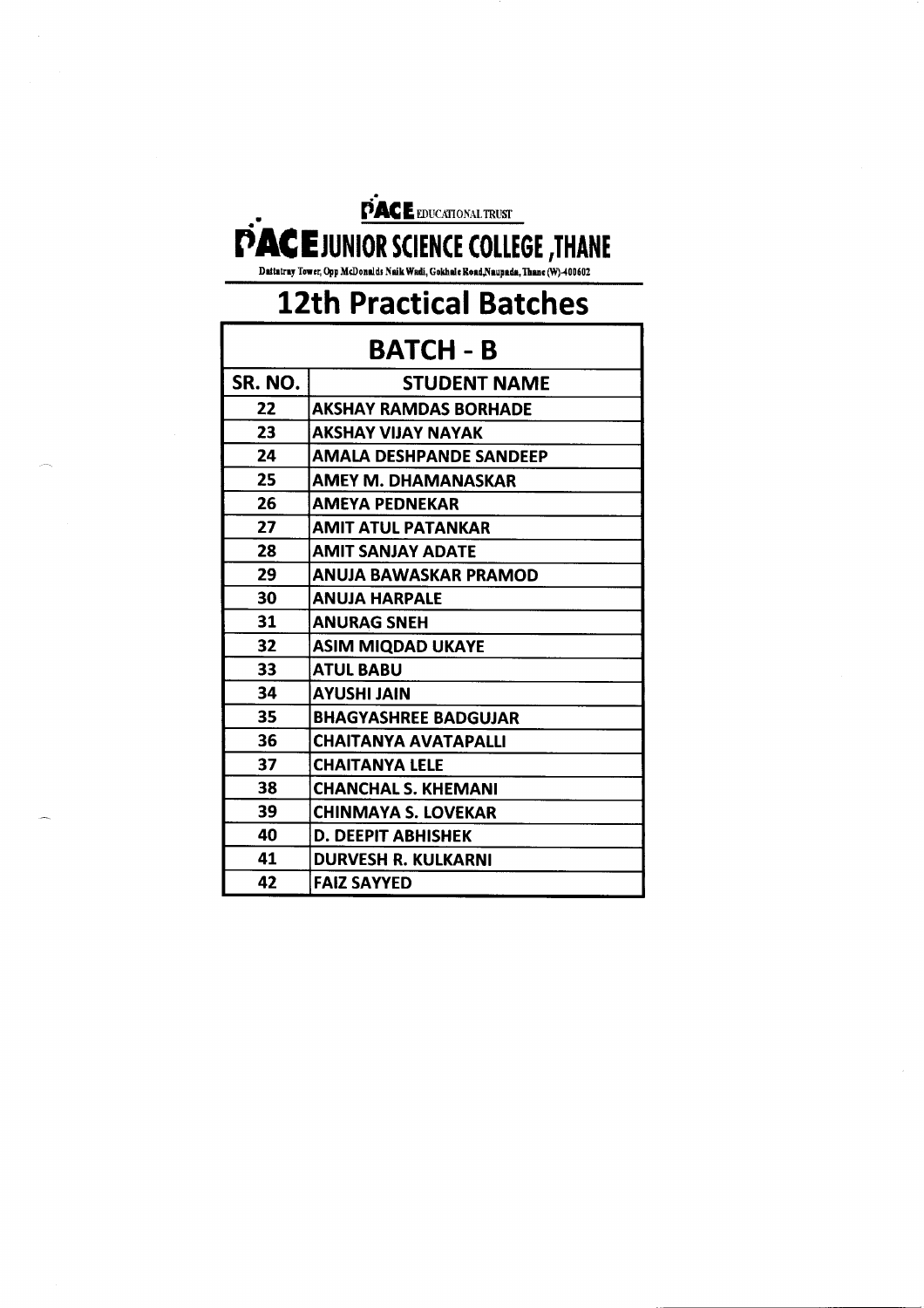# PACE EDUCATIONAL TRUST PACE JUNIOR SCIENCE COLLEGE , THANE

Dattairay Tower, Opp McDonalds Naik Wadi, Gokhale Road,Naupada, Thane (W) 400602

# **12th Practical Batches**

| <b>BATCH - C</b> |                                    |
|------------------|------------------------------------|
| SR. NO.          | <b>STUDENT NAME</b>                |
| 43               | <b>GAURANG MAHESH PARULEKAR</b>    |
| 44               | <b>GAURAV GANESH WANI</b>          |
| 45               | <b>GAYATRI JAGTAP</b>              |
| 46               | <b>HARIDEEP PRADEEP KUMAR NAIR</b> |
| 47               | HIMANSHU KIRTI GUPTA               |
| 48               | <b>INDRANEIL PAUL ARUN KUMAR</b>   |
| 49               | <b>ISHAN R SONAVANE</b>            |
| 50               | <b>JAIRAJSINGH PATIL</b>           |
| 51               | <b>JAY MILIND ANJANKAR</b>         |
| 52               | KANAK SHARMA                       |
| 53               | <b>KAUSAL SHETTY</b>               |
| 54               | <b>KAUSHAL DILIP RAUT</b>          |
| 55               | <b>KAUSHAL HARESH PARIKH</b>       |
| 56               | <b>KETKI PATIL</b>                 |
| 57               | KHAYAAL SHAH                       |
| 58               | <b>KSHITIJ BAHTE</b>               |
| 59               | KSHITIJ MEGHASHYAM INGALE          |
| 60               | KULKARNI MANMAY MADAN              |
| 61               | <b>KUNAL SHROTE</b>                |
| 62               | <b>LEKHA NARESH WARKE</b>          |
| 63               | <b>MALVIKA MOHAN</b>               |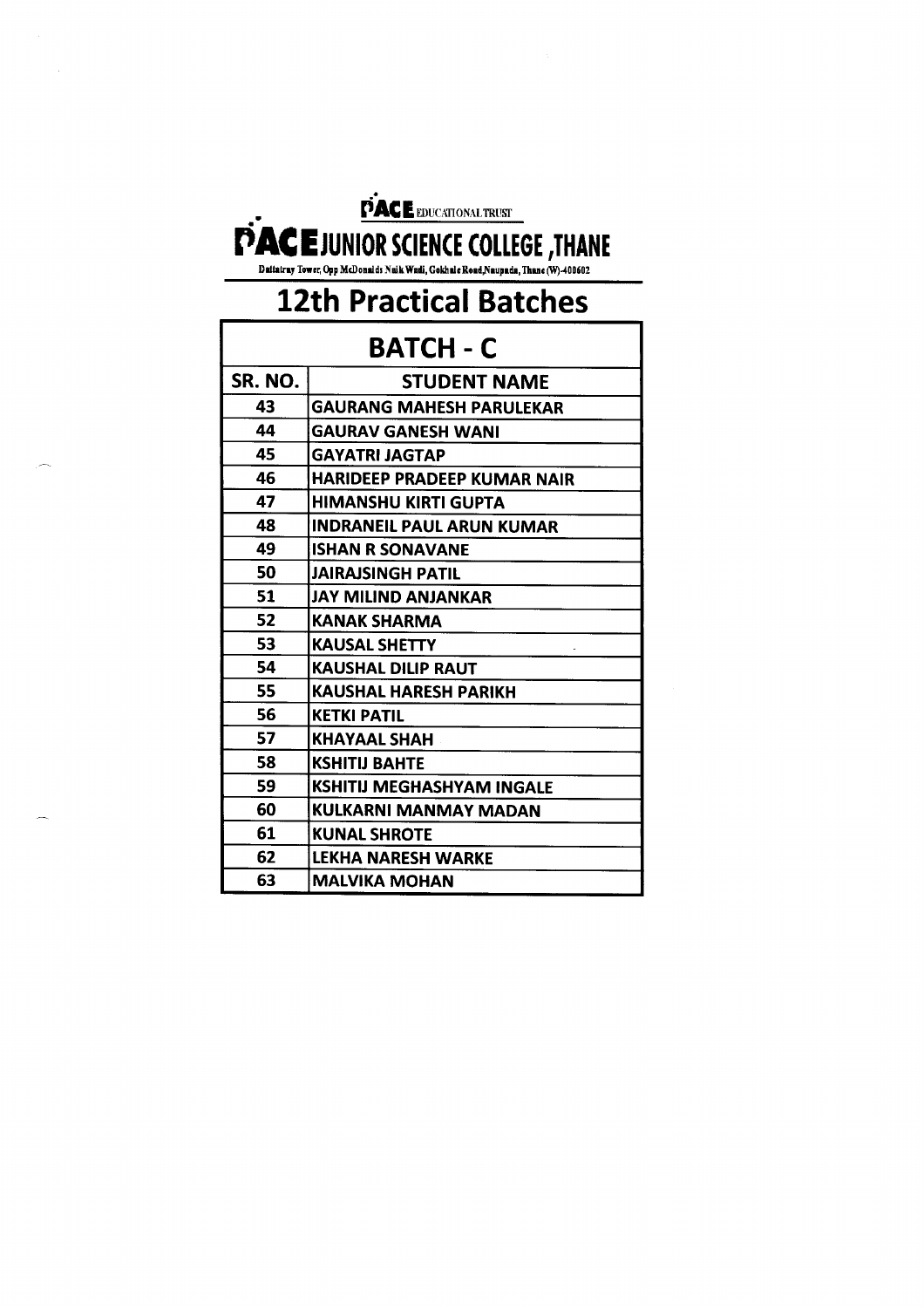# PACE EDUCATIONAL TRUST

# DACE JUNIOR SCIENCE COLLEGE, THANE

| <b>BATCH - D</b> |                              |
|------------------|------------------------------|
| SR. NO.          | <b>STUDENT NAME</b>          |
| 64               | <b>MANAV DEEPAK NANDU</b>    |
| 65               | <b>MOHIT GURBANI</b>         |
| 66               | <b>MOHIT S IYER</b>          |
| 67               | <b>MOKSHADA MAHAJAN</b>      |
| 68               | <b>NACHIKET MALPATHAK</b>    |
| 69               | <b>NAMAN SUDESH KEJRIWAL</b> |
| 70               | NAYAN THAKARE                |
| 71               | <b>NEERAJ CHIMANKAR</b>      |
| 72               | <b>NEIL KAPIL ANEIA</b>      |
| 73               | <b>NIHAR GOPAL LOHIYA</b>    |
| 74               | <b>NIKHIL C MULE</b>         |
| 75               | <b>NIKHIL N. ZANJE</b>       |
| 76               | <b>NIKHIL PRAKASH NAIR</b>   |
| 77               | <b>NIKHIL R. MULE</b>        |
| 78               | NISHIT KETAN DEDHIA          |
| 79               | <b>OMKAR H. PRABHU</b>       |
| 80               | <b>OMKAR NITIN KULKARNI</b>  |
| 81               | PARTH AMBERKAR SANJAY        |
| 82               | PIYUSH AMRITLAL GUPTA        |
| 83               | POOJA YOGESH JAWANDHIYA      |
| 84               | PRADNYA CHANGADEO SHIVSHARAN |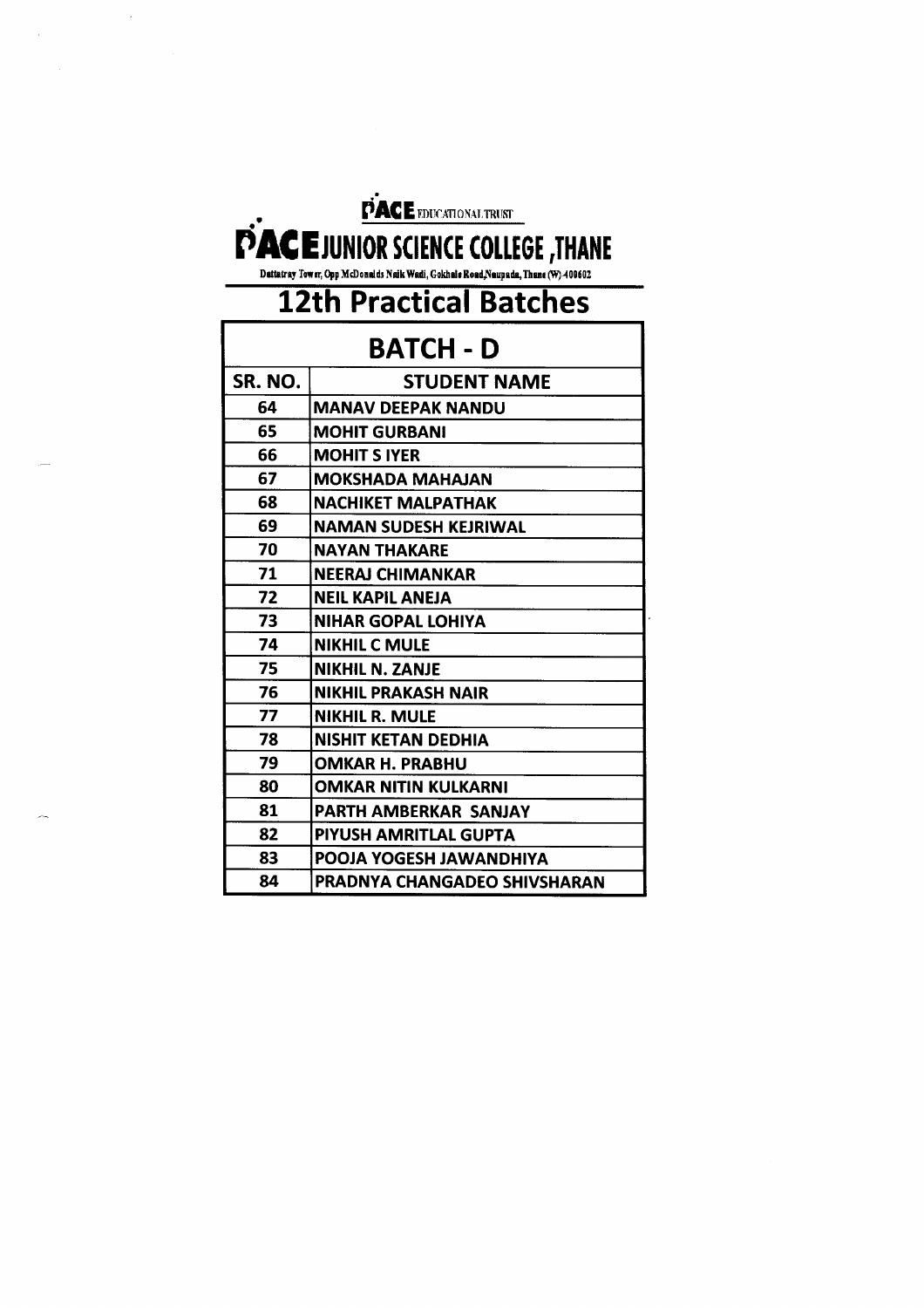| PACE EDUCATIONAL TRUST                                                                                                         |                                     |  |
|--------------------------------------------------------------------------------------------------------------------------------|-------------------------------------|--|
| <b>PACE JUNIOR SCIENCE COLLEGE, THANE</b><br>Dattatray Tower, Opp McDonalds Naik Wadi, Gokhale Road, Naupada, Thane (W)-400602 |                                     |  |
| <b>12th Practical Batches</b>                                                                                                  |                                     |  |
|                                                                                                                                | BATCH - E                           |  |
| SR. NO.                                                                                                                        | <b>STUDENT NAME</b>                 |  |
| 85                                                                                                                             | <b>PRANAV PRAKASH AMBERKAR</b>      |  |
| 86                                                                                                                             | PRANAV RAMACHANDRAN NAIR            |  |
| 87                                                                                                                             | <b>PRANAVKUMAR SHENDE</b>           |  |
| 88                                                                                                                             | <b>PRANJAL D PATIL</b>              |  |
| 89                                                                                                                             | <b>PRASANNA SHRIPAD DODWAD</b>      |  |
| 90                                                                                                                             | <b>PRASHANT K.MOHITE KRISHNARAO</b> |  |
| 91                                                                                                                             | PRATIK MITTAL KAPIL                 |  |
| 92                                                                                                                             | <b>PRERANA PRADIP GHOSH</b>         |  |
| 93                                                                                                                             | <b>PRIYANK RAVI SHARMA</b>          |  |
| 94                                                                                                                             | <b>PUSHKAR BHATTACHRYA</b>          |  |
| 95                                                                                                                             | <b>RAHUL AJIT KUMAR NAIR</b>        |  |
| 96                                                                                                                             | <b>RAJ SARAN</b>                    |  |
| 97                                                                                                                             | <b>RASHMI S.RAJIV</b>               |  |
| 98                                                                                                                             | <b>RAUNAQ SARAF</b>                 |  |
| 99                                                                                                                             | <b>RISHIKESH PRAVIN YELNE</b>       |  |
| 100                                                                                                                            | <b>RITESH JAMBU SETH</b>            |  |
| 101                                                                                                                            | <b>ROHAN MAHADEV</b>                |  |
| 102                                                                                                                            | <b>ROSHANI GIRISH AHIRRAO</b>       |  |
| 103                                                                                                                            | <b>RUCHIK PRAVIN BIRLA</b>          |  |
| 104                                                                                                                            | <b>RUTURAJ ASHISH SAMANT</b>        |  |
| 105                                                                                                                            | RYAN SERRAO GODWIN                  |  |

 $\mathcal{L}^{\text{max}}_{\text{max}}$  and  $\mathcal{L}^{\text{max}}_{\text{max}}$ 

 $\frac{1}{2} \sum_{i=1}^{n} \frac{1}{2} \sum_{j=1}^{n} \frac{1}{2} \sum_{j=1}^{n} \frac{1}{2} \sum_{j=1}^{n} \frac{1}{2} \sum_{j=1}^{n} \frac{1}{2} \sum_{j=1}^{n} \frac{1}{2} \sum_{j=1}^{n} \frac{1}{2} \sum_{j=1}^{n} \frac{1}{2} \sum_{j=1}^{n} \frac{1}{2} \sum_{j=1}^{n} \frac{1}{2} \sum_{j=1}^{n} \frac{1}{2} \sum_{j=1}^{n} \frac{1}{2} \sum_{j=1}^{n$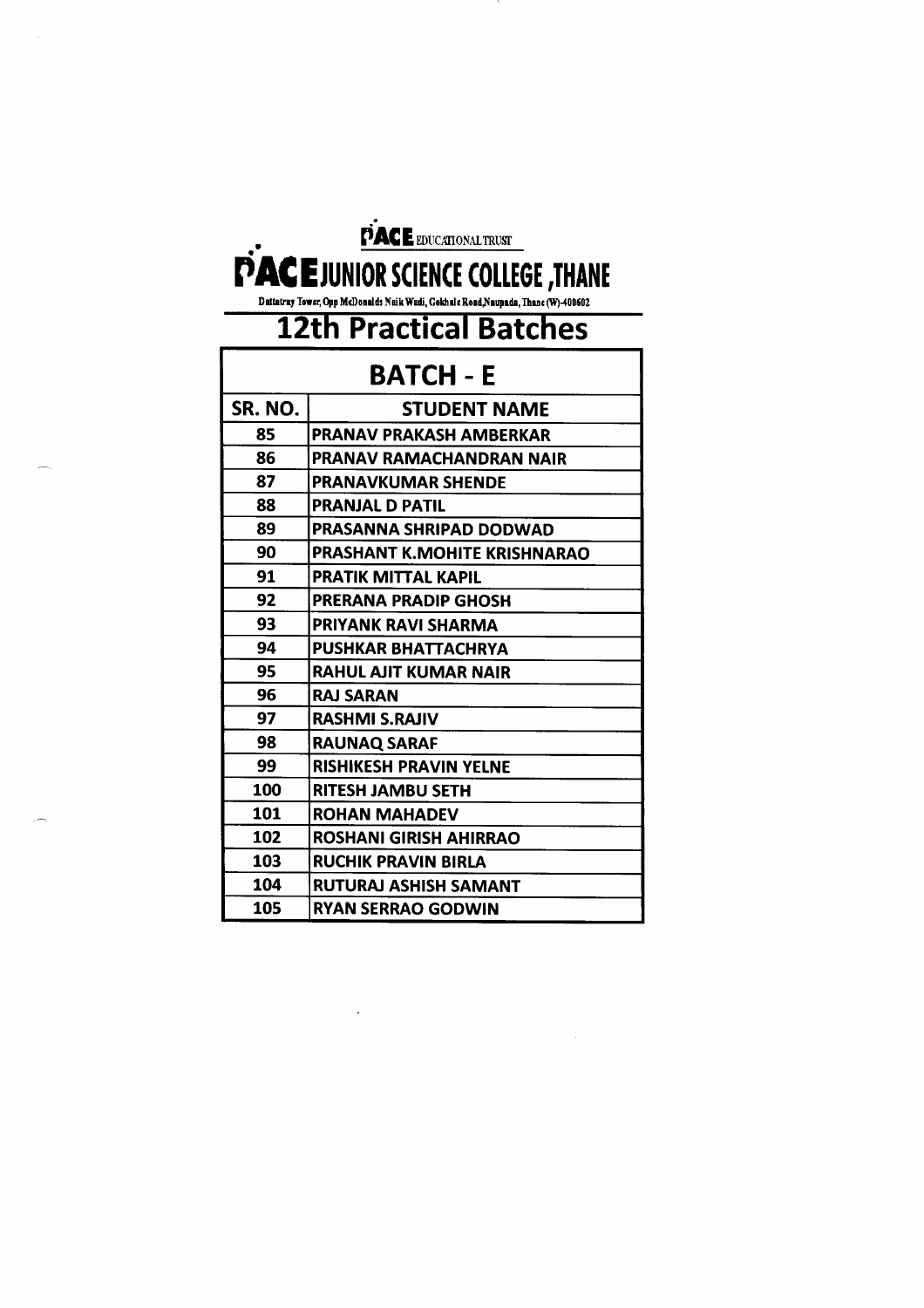

Datlatraj Toner, Opp McDonald! Naik Wadi, GokhaIcRoad,Nau;ada,Thane (WJ400S02

# **12th Practical Batches**

| 12th Practical Batches |                                  |  |
|------------------------|----------------------------------|--|
| BATCH - F              |                                  |  |
| SR. NO.                | <b>STUDENT NAME</b>              |  |
| 106                    | SAGAR NARHARI DEVDE              |  |
| 107                    | <b>SAGAR R. KARANI</b>           |  |
| 108                    | <b>SAHIB SINGH SHERA</b>         |  |
| 109                    | SAMARTH ARUNKUMAR LADIA          |  |
| 110                    | SANKET RANJAN KADULKAR           |  |
| 111                    | <b>SANKET S. MOTARWAR</b>        |  |
| 112                    | <b>SARAS SATISH CHAUDHARI</b>    |  |
| 113                    | SAURABH M. BAGADE                |  |
| 114                    | <b>SHALINI SINGH V.N.SINGH</b>   |  |
| 115                    | <b>SHANTANU THAKOOR OGESHRAJ</b> |  |
| 116                    | <b>SHANTANU UGEMUGE SANJAY</b>   |  |
| 117                    | <b>SHARVIL PRADHAN SALIL</b>     |  |
| 118                    | <b>SHEONA KANKANI</b>            |  |
| 119                    | <b>SHIVANI S.MAHADDALKAR</b>     |  |
| 120                    | <b>SHOURADIP ROY SUDIP</b>       |  |
| 121                    | <b>SHREYA SEETHARAMA RAO</b>     |  |
| 122                    | <b>SHUBHAM BHIRUD ANIL</b>       |  |
| 123                    | SIDDHANT PRASHANT GADGE          |  |
| 124                    | <b>SIDDHESH RAJIV KAREKAR</b>    |  |
| 125                    | <b>SMIT PATEL</b>                |  |
| 126                    | SNEHA NAGENDRA RAO               |  |